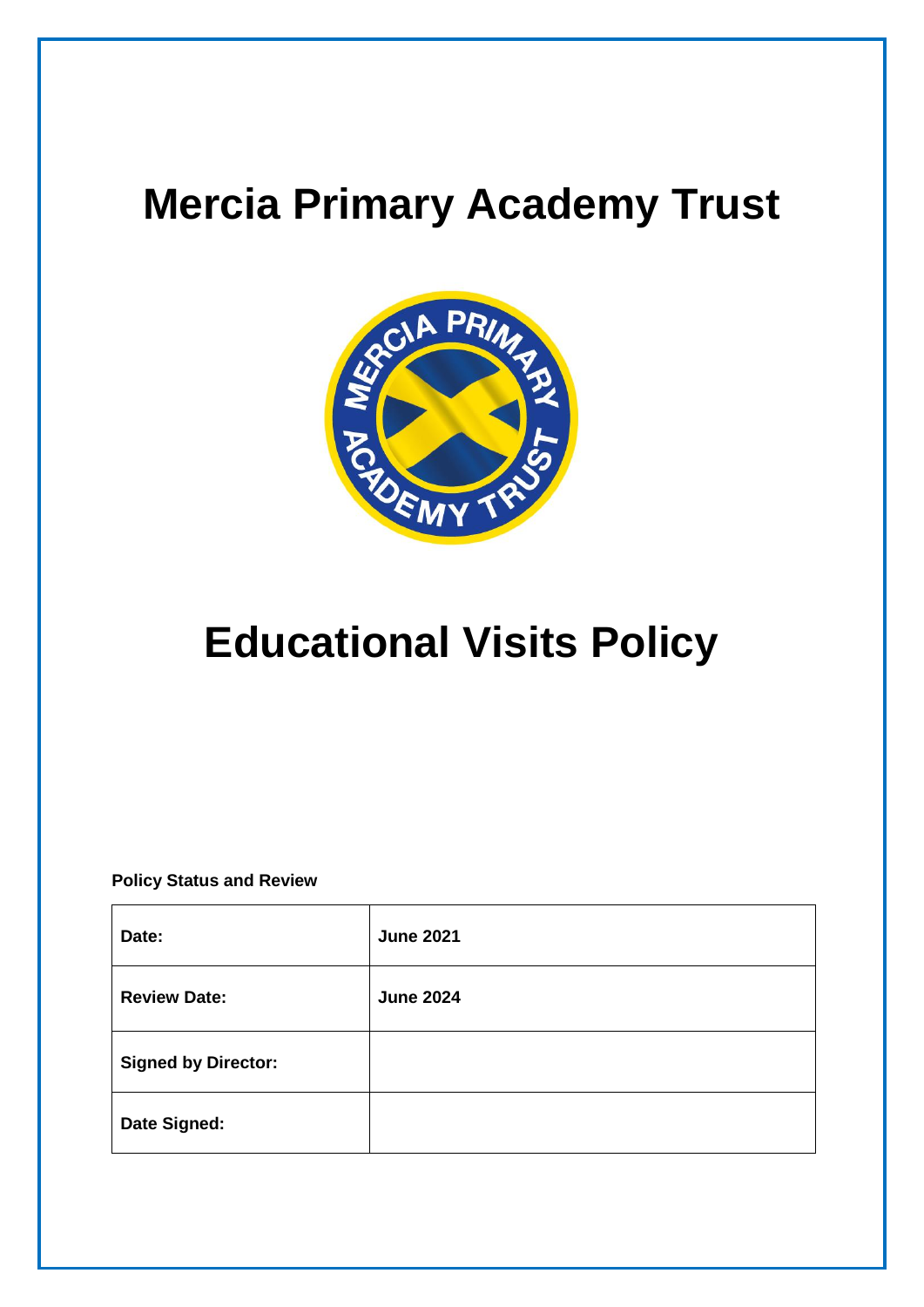Our aim is that all visits from school should be:

- Safe
- Educational
- Enjoyable

# **Rationale**

Well planned and executed educational visits provide our pupils with valuable experiences which enhance their learning at school. Providing a variety of 'real-life' opportunities for our children enables them to achieve a fuller understanding of the world around them through direct experience.

# **Purpose**

Educational Visits will have a clearly defined educational purpose and can provide stimulus and support to work being covered as part of the school curriculum. It may be that a visit provides an effective stimulus at the start of a unit of work; alternatively, teachers may decide to use an educational visit at any time during a project to enhance and support the curriculum. Wherever or whatever the venue, teachers should ensure that the educational benefits to the children are maximised.

# **Planning Educational Visits**

The organisation of an educational visit is crucial to its success. With rigorous planning, organisation and control, a visit should provide a rich, learning experience for the pupils.

Whether the visit is to a local park, museum, swimming pool, or includes a residential stay, it is essential that careful planning takes place. This involves considering the dangers and difficulties which may arise and making plans to avoid them.

The following guidelines support the planning and implementation of Educational Visits organised at school.

- Parents information and consent. Parents should be given information about the purpose and details of the visit at least two weeks in advance. Parents need to be aware that the teachers on the visit will be acting in their place – 'in loco parentis' – and will be exercising the same care that a prudent parent would.
- For residential trips, parents will be invited to a briefing session. Special arrangements may be necessary for parents for whom English is a second language.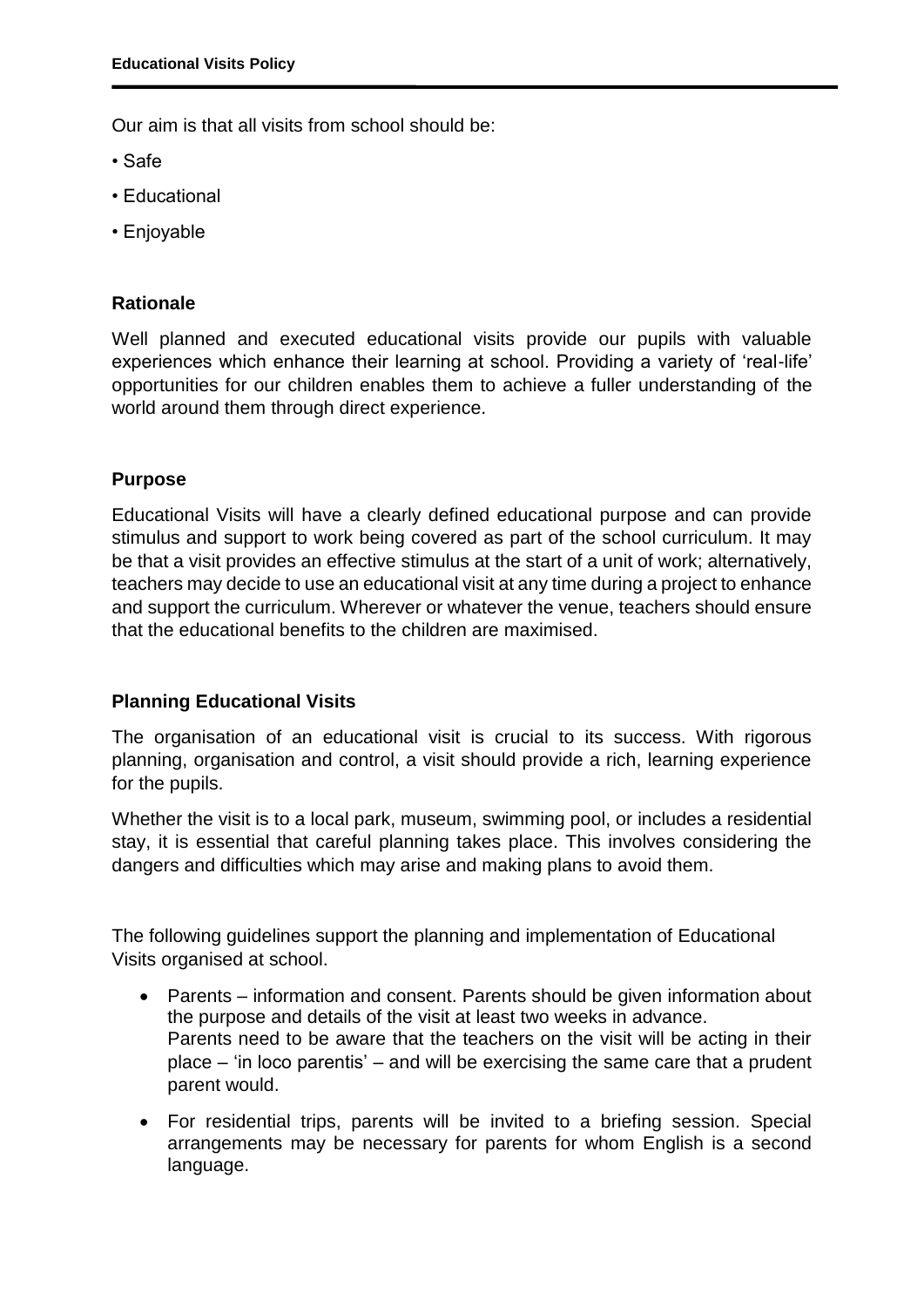## **Parental Consent**

Routine visits in the locality of the school are covered by the parental permission form. All schools will seek consent for all other visits. A parental consent form must be returned for each child in the group. If parents wish to withhold consent, they will be invited to meet with the Deputy or Head teacher to discuss their concerns. If consent is withheld, the pupil will not be taken on the visit but the curricular aims of the visit will be delivered to the pupil in some other way, wherever possible.

If the parents give a conditional consent the Deputy or Head teacher will need to consider whether the child may be taken on the visit or not. Risk Assessments will be carried out at least two weeks in advance of the visit to identify hazards, who may be affected by them, and the steps needed to reduce the risks to an acceptable level. The risk assessment should also think through "Plan B" scenarios. Risk Assessment forms and the Educational Visits Checklist are available from the Educational Visits Folder in the School Office. The Risk Assessment should be discussed with and authorised by the Educational Visits Co-ordinator or Deputy or Head teacher. It should be signed by all the adults attending the trip and in the Educational Visits Folder in the School Office.

## **First Aid**

First Aid provision should be considered when assessing the risks of the visit. For most trips, a member of staff with a good working knowledge of first aid will be adequate. A decision based on the risks and children involved should be made for each visit. For adventurous activities and residential trips, there should be at least one trained firstaider in the group. First aid kits should be taken on all visits. If the visit involves splitting into groups, a kit should be taken for each group.

# **Staffing Ratios**

It is important to have a sufficient ratio of adult supervisors to pupils. The following ratio of adults to children is recommended:

**Nursery and Early Years 1:3**

**Key Stage One 1:5**

### **Key Stage Two 1:8**

In practice, the ratio should be determined by factors such as type of activity, any SEN or medical needs, experience of the staff, venue, transport and weather conditions. Whatever the length and nature of the visit, regular head counting of pupils should take place. The Visit Leader should establish rendezvous points and tell adults and pupils what to do if they become separated from the party.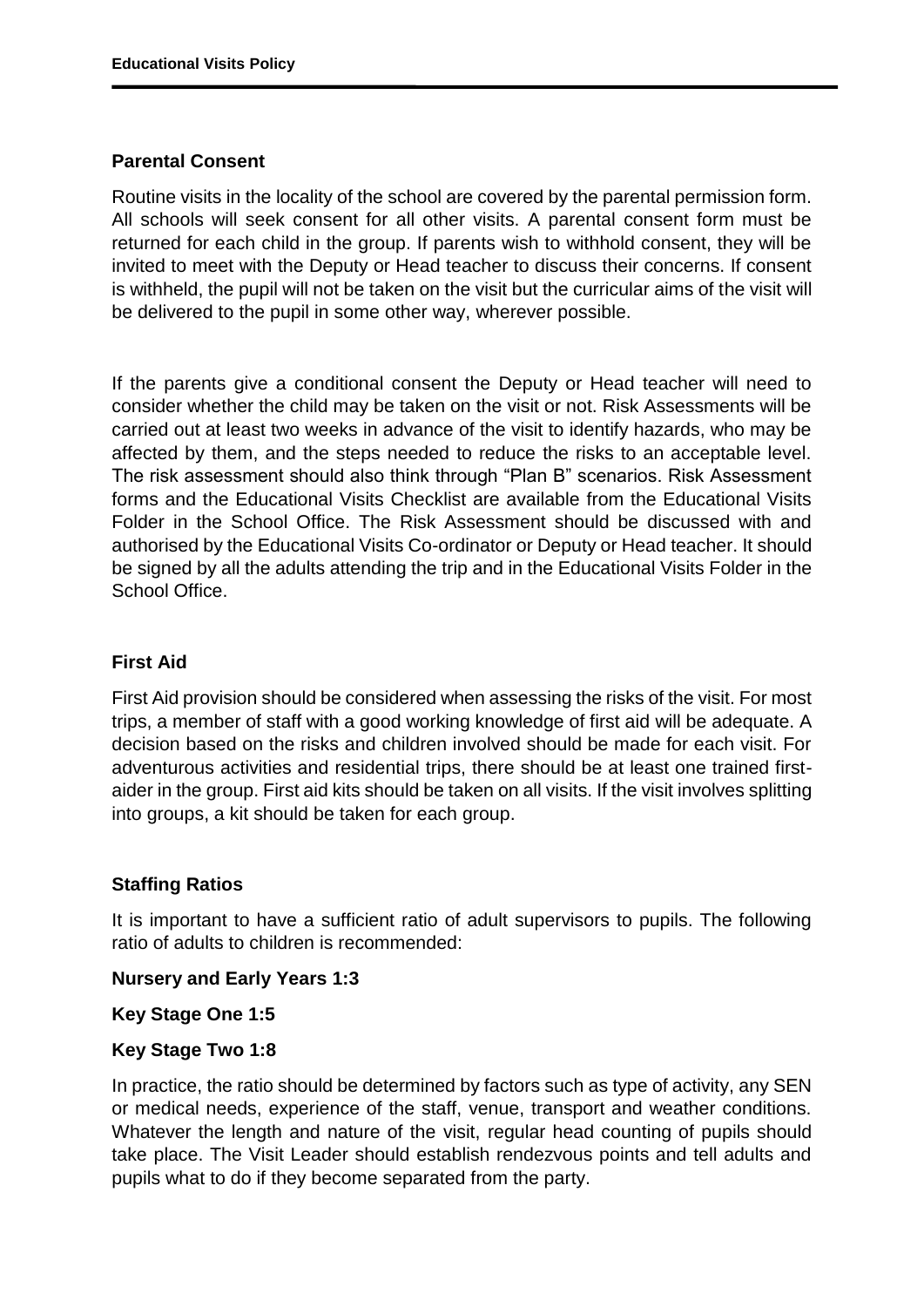## **Preparing Pupils**

Providing information and guidance to pupils is an important part of preparing for a school visit. Pupils should have a clear understanding about what is expected of them and what the visit will entail. Pupils must understand what standard of behaviour is expected and why rules must be followed.

Lack of control and discipline can be a major contributory factor when accidents occur. Pupils should also be told about any potential dangers and how they should act to ensure their own and other's safety. Pupils should be involved in planning, implementing and evaluating their own curricular work and have opportunities to take different roles within an activity.

This could include considering any health and safety issues.

If there is the possibility that a pupil may be excluded from the visit due to behaviour issues, a meeting would be arranged with the Deputy or Head teacher in advance to discuss concerns and agree what action is to be taken.

Pupils with special educational and medical needs. The Head teacher will not exclude pupils with special educational or medical needs from school visits. Every effort will be made to support them whilst maintaining the safety of everyone on the visit. Special attention will be given to appropriate supervision ratios and additional safety measures may need to be addressed at the planning stage.

### **Types of Visits:**

### **Adventurous Activities**

If the school is leading an adventure activity, such as canoeing, the LEA must ensure that the group leader and other supervisors are suitably qualified to lead and instruct the activity before they agree that the visit can take place. Qualifications can be checked with the National Governing Body of each sporting activity.

Pupils should be assessed to ensure that they are capable of undertaking the proposed activities. During the visit, they should not be coerced into activities they fear. Pupils whose behaviour is such that the Visit Leader is concerned for their or others' safety, should be withdrawn from the activity.

### **Residential Trips**

Residential trips will be planned well in advance and arrangements will be overseen by the Headteacher or Deputy Headteacher. Parents will be invited to a briefing session to discuss the details of the trip and to meet the staff attending. The Visit Leader should be an experienced, senior member of staff. Residential trips must be approved by the Governing Body. Approval will be arranged by the Headteacher or Deputy Headteacher.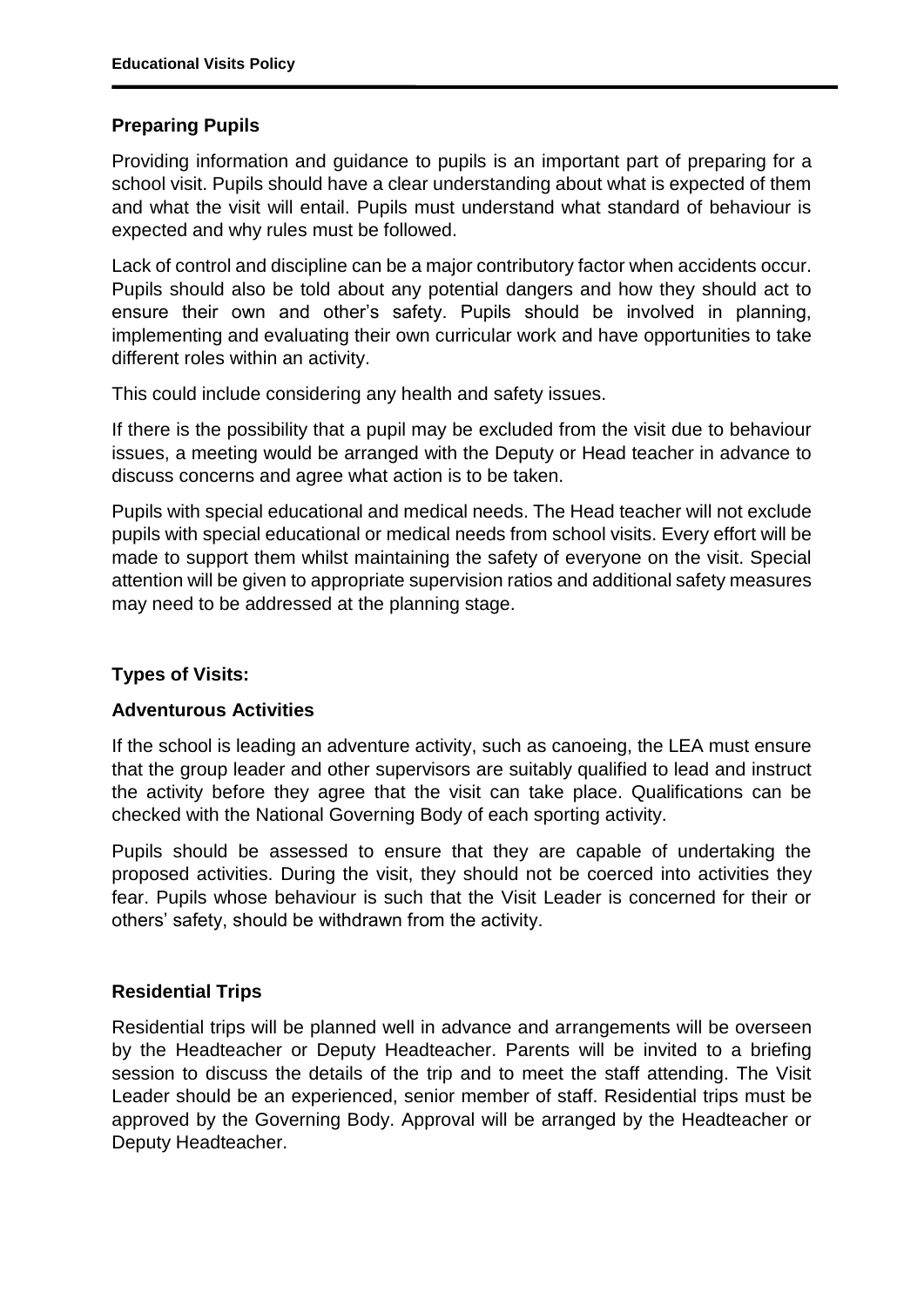## **Farm Visits**

MPAT schools recognise that farms can be dangerous even for the people who work there. Taking children to a farm will be very carefully planned. The risks to be assessed include those arising from the misuse of farm machinery and the hazards associated with E coli food poisoning and other infections. The proposed farm will be checked to ensure that it is well managed; that it has a good reputation for safety standards and animal welfare and that it maintains good washing facilities, clean grounds and public areas. An exploratory pre-visit should be carried out.

## **Roles and Responsibilities**

The Governing Body

The Governing Body will approve the Educational Visits policy and will ensure it is reviewed annually.

The Governing Body will approve residential visits.

The Headteacher will ensure a suitable Educational Visits Co-ordinator is appointed.

The Headteacher will ensure suitable Visit Leaders are appointed.

The Head teacher (or Educational Visits Co-ordinator) will sign off the Risk Assessment.

### **Visit Leader**

There will be a named Visit Leader who is responsible overall for the supervision of the visit and will be appointed by the Head teacher. This will usually be a Senior Teacher. The Visit Leader is responsible for ensuring a pre-visit is carried out and that a Risk Assessment is completed and approved by the Educational Visits Coordinator (or Head teacher) at least two weeks in advance of the visit. The Risk Assessment will include the ratio of adult to children supervision and the number of first aiders or appointed persons needed.

The Visit Leader will brief all staff and helpers involved in the visit and they will all sign the back of the Risk Assessment.

The Visit Leader is responsible for ensuring the emergency contact numbers, mobile

phone, first aid kit and pupil medication are taken on the visit (including inhalers),

Other teachers and staff involved in a visit